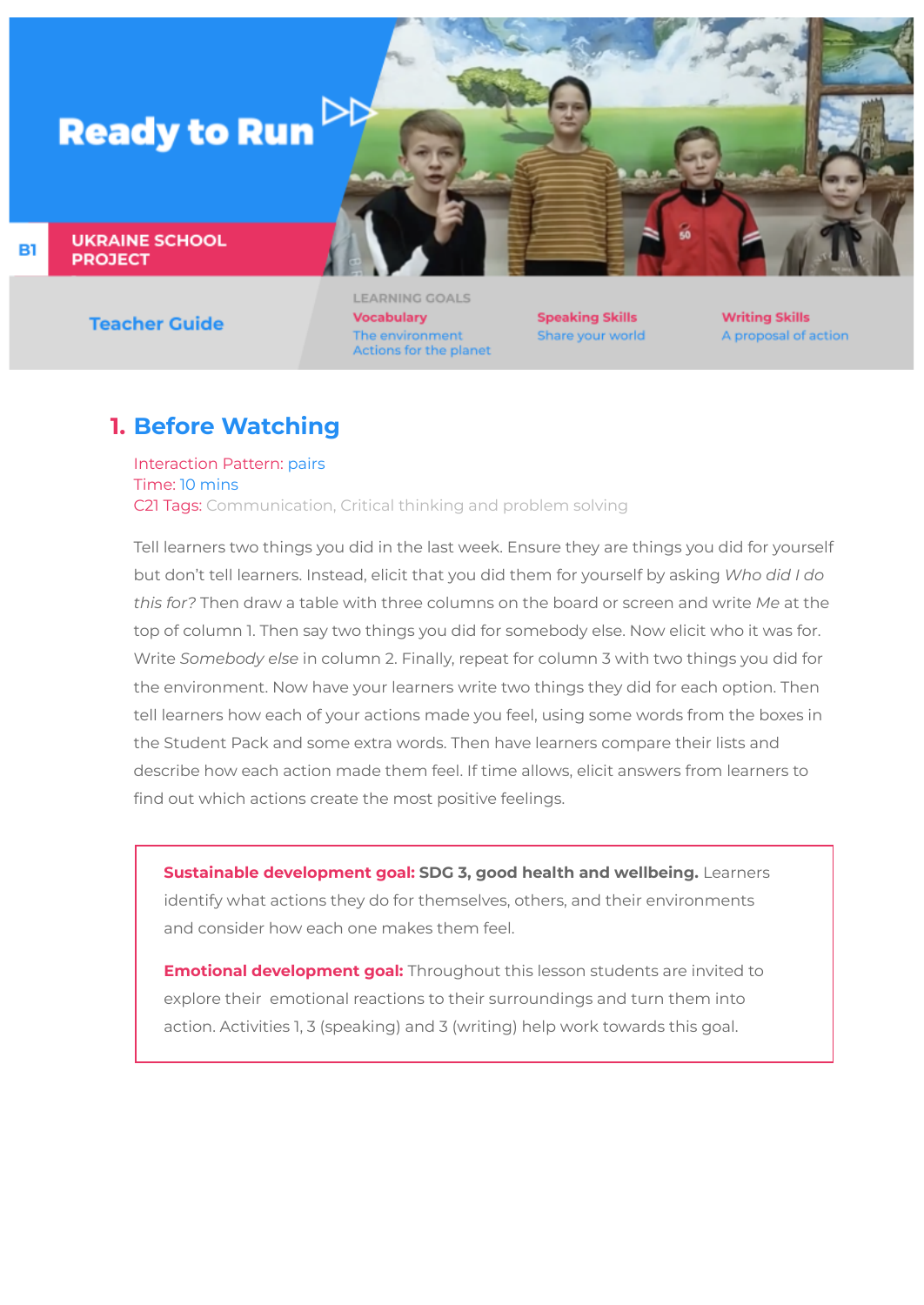### **2.While Watching**

### **Activity a)**

Interaction Pattern: Pairs Time: 5 mins

Tell learners they're going to watch a video about a group of school children in Ukraine. If you think it is appropriate with your class and at the time of teaching, elicit what learners know about Ukraine. Encourage them to think about its location, culture, food and national sports as well as what they might know from news.

There are two questions about the video in the Student Pack. Read them out and check for understanding. One approach during the viewing is to encourage learners to watch the video once without writing any answers, just watching and listening. You can then elicit the answers and see if learners were able to understand and remember the answers when they weren't focusing on writing them down. Another approach is to have learners write down their answers while they are watching the video. Check the answers as a class.

#### Answer key:

- 1. Choose from any of: It is in Ukraine. It is between two rivers. It is on the border with Poland.
- 2. Possible answer: Let's work together to protect our planet.

### **Activity b)**

### Interaction Pattern: Individual Time: 15 mins

Tell learners they're going to watch the video again for more detail. First, give a class situation to help create a context for the class. E.g. *Say the chairs in the classroom are damaged and unsafe to use. What is a possible solution?* Encourage learners to come up with ideas that are good for the environment, such as making new chairs using parts of the old chairs and other recycled materials.

Then, explain that each action from the children in the video is a response, or solution, to an environmental problem. On the board or screen draw a simple table or flow chart with problem 1 on the left. Elicit the children's response to problem 1 - ideally they will cover up the answer in the Student Pack. Now read through the problems in the table and check for understanding. Then play the video again and have learners write the corresponding response. You may need to play the video again or allow learners to think about their answers for a while and compare with a partner. Then check the answers as a whole class.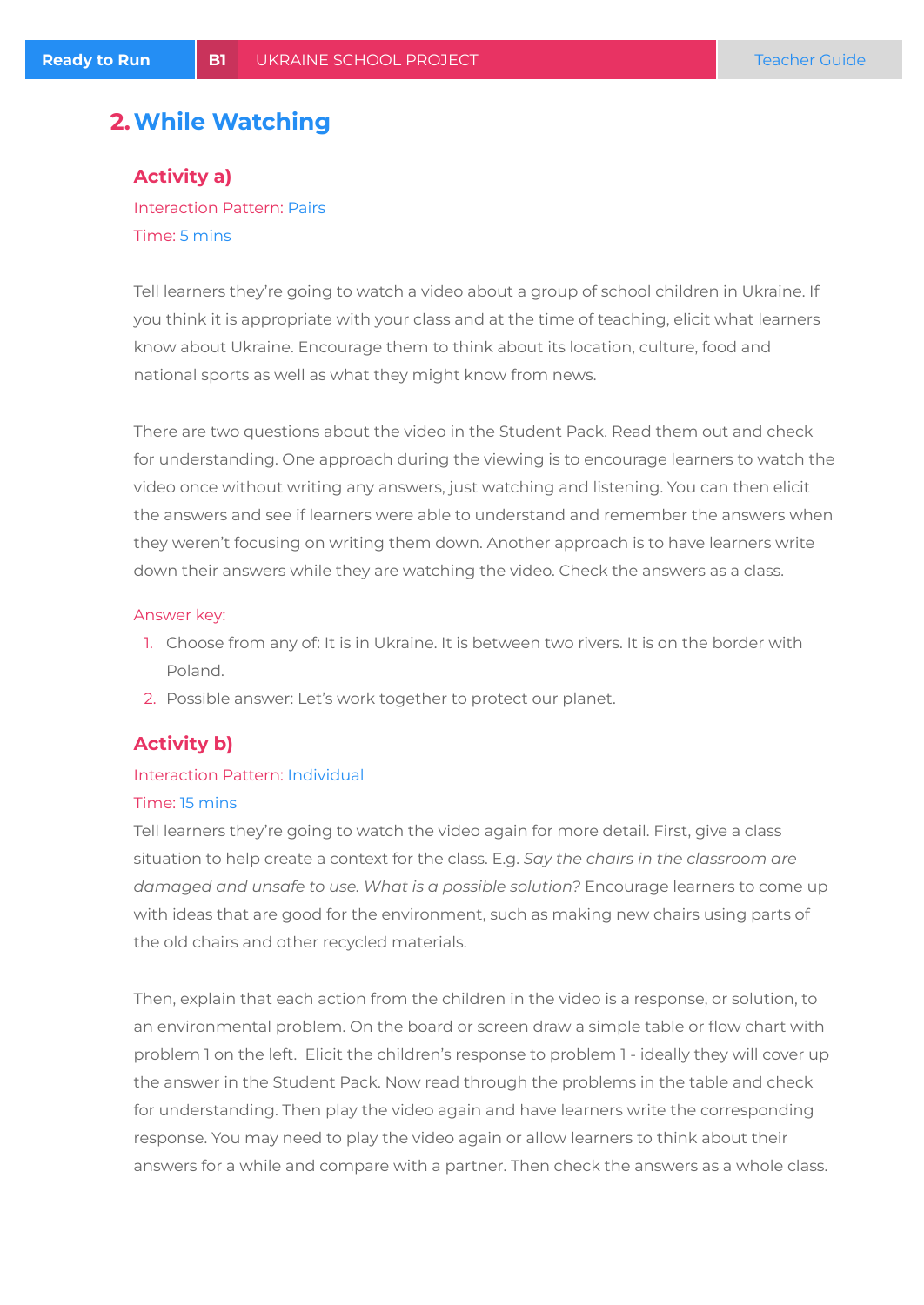#### Answer key:

- 1. E.g. Make bird boxes and put them in trees
- 2. Recycle paper and plastic
- 3. Plant new trees
- 4. Make eco bags
- 5. Use solar energy

## **3.After Watching**

#### **USEFUL PHRASES**

Interaction Pattern: individual Time: 15 mins C21 Tags: Creativity and innovation, Communication, initiative and self direction

Begin by reading through the sentence halves and then have learners watch the video again and match them to make complete sentences. Point out the useful phrases in each sentence that learners can use to talk about their own projects. These are marked in bold in the Answer Key.

#### Answer key:

- 1. c They **do what they can** to **protect the environment**.
- 2. e We were **inspired by** our teacher.
- 3. a **We'd like to encourage** more people around the world to help our planet.
- 4. b We can recycle paper waste **to save** the forest.
- 5. f **The pupils of our school** created eco bags.
- 6. d **I heard about** green energy at school and told my parents about it.

#### **SPEAKING**

Interaction Pattern: Group Time: 15 mins C21 Tags: Creativity, Collaboration, Communication

1. In groups of four, learners look at the different emojis and work together to find the right word to describe them. There isn't a single right answer for every emoji.

Possible answer key: 1. excited; 2. tired; 3. worried; 4. proud; 5. happy; 6. sad.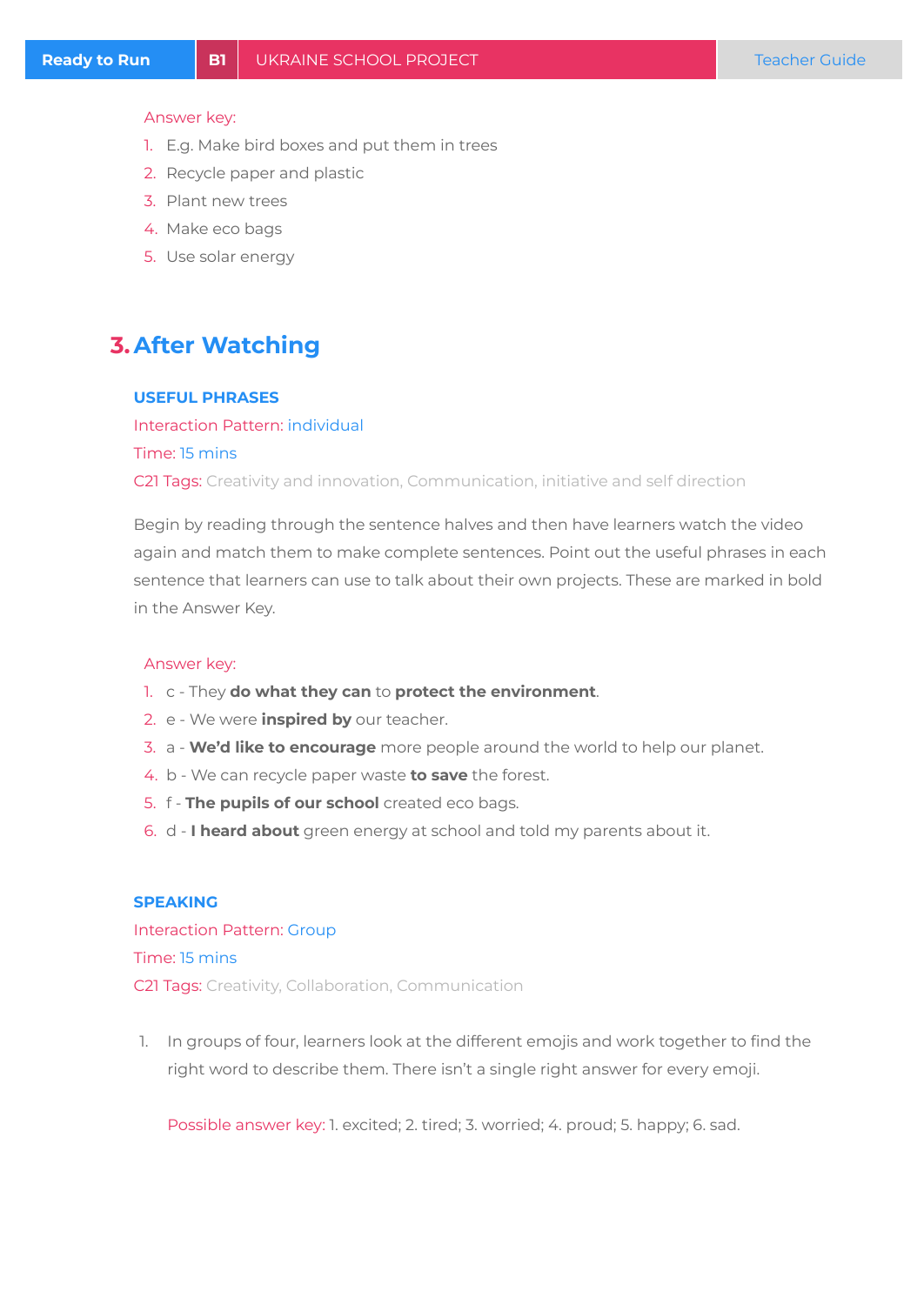2. Then, ask learners how nature makes them feel and elicit that people have different views, responses and priorities. Read out the example answers and elicit whether any learners agree or have other answers. Then put learners into groups of four and have them discuss the two questions and take notes.

Learners then present their answers to the class and find the most common answers. This will help to explain how important nature is to people in many different ways and what skills they can use to help nature in their area. Remind them of the students in the video as inspiration. Also, elicit and suggest other ideas as a class that are suitable to their context.

#### **WRITING**

### Interaction Pattern: Group/Individual

#### Time: 30 min

C21 Tags: Critical thinking, Creativity, Collaboration, Communication, Leadership and responsibility

Learners remain in their groups of four for this activity. Ask them to think about the things that make them feel angry or frustrated from the Speaking activity. Then ask if any of these are environmental problems such as litter on the streets and in parks, really hot or cold classrooms or a lot of traffic on the way to school.

Have them identify one environmental problem and think of a solution, or response. You can suggest the following to help with ideas:

- 1. food available in the shops and food waste (**SDG 2** zero hunger)
- 2. the things they learn about in class (**SDG 4** quality education)
- 3. clean water available in taps around the school or town (**SDG 6** clean water and sanitation)
- 4. pollution from factories and vehicles (**SDG 7** affordable and clean energy)
- 5. making sure people/parents buy only what they need in the supermarket and shops (**SDG 12** responsible consumption and production)

Then read through the titles in the two tables and have each group plan their solution using the questions.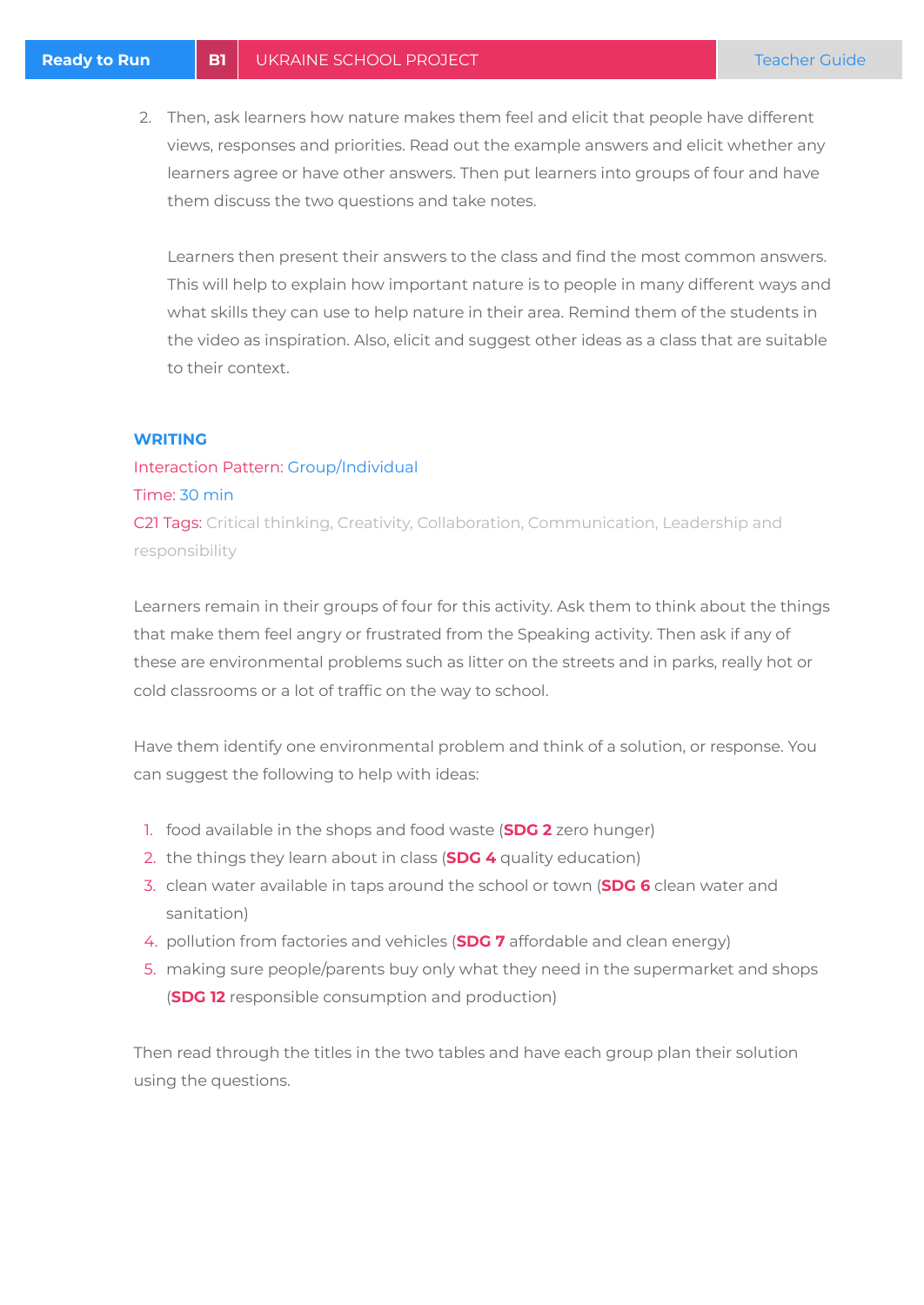Now show and read out the Proposal Guide and elicit which questions from Part 1 fit into each section of the proposal. This will help them organise their proposal. Read through the proposal template and remind learners of the Useful Phrases in Activity 3. Have them write a proposal individually using the group notes. This can be done in class or as homework. Groups can compare their written proposals with their group to find the similarities and differences.